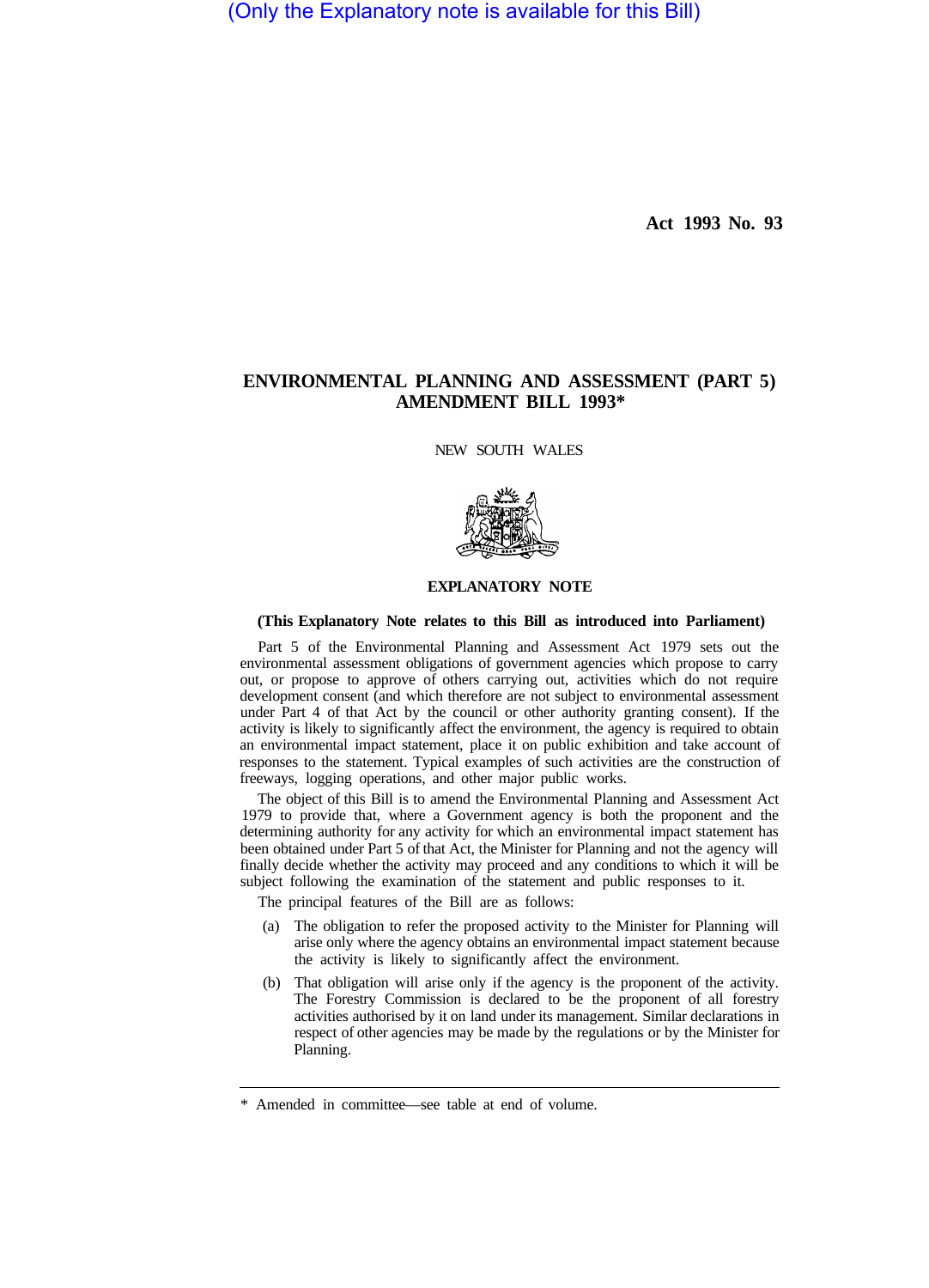*Environmental Planning and Assessment (Parr 5) Amendment 1993 [Act 1993 No. 93]* 

- The obligation to refer a proposed activity to the Minister for Planning will not (c) apply if the agency is a council, county council or other specially excluded body.
- After an agency obtains an environmental impact statement, the agency will be (d) required to publicly exhibit the statement and consider the public responses to it before deciding whether to proceed with the activity and referring it to the Minister for Planning.
- Before the Minister for Planning makes a decision on whether the activity should proceed, the Director of Planning is to prepare a public report on the matter. The Minister for Planning is to have regard to that report, any report of a public inquiry and any submission from the Minister with the relevant portfolio responsibility for the activity. (e)
- (f) The Minister for Planning may approve of the activity (with or without conditions) or disapprove of the activity. For that purpose, the Minister is to review the decision of the agency having regard to the environmental assessment of the activity and the rights and obligations, of the agency.
- $(g)$  The Director of Planning will be required to prepare a report within 3 months and the Minister for Planning will be required to make a decision on the matter within 21 days.
- The power of the Minister for Planning to instigate a public inquiry by a within 21 days.<br>The power of the Minister for Planning to instigate a public inquiry by a<br>Commissioner under the Act is not affected—before the Minister for Planning<br>determines the matter the relations will be required to determines the matter the relevant agency will be required to reconsider the proposed activity having regard to the findings of the inquiry. (h)
- The new procedures will not apply to environmental impact statements that (i)have already been prepared or that are currently being prepared in accordance with the requirements of the Director of Planning, unless the Minister for Planning directs that the new procedures are to apply.

Bill makes consequential amendments to the Timber Industry (Interim Protection) Act 1992 which -includes interim measures for the Minister for Planning to approve of logging operations to which that Act applies (the approval of the Minister for Planning for those logging operations will continue to be required under the Bill).

The Bill also makes consequential amendments to the State Owned Corporations Act 1989 (which provides that Part 5 of the EPA Act applies instead of Part 4 for significant State or regional development certified by the Minister for Planning and provides for the portfolio Minister of the State owned corporation to determine the development). The Bill will enable the Minister for Planning to decide in those cases whether an environmental impact statement is required and to determine the development under the new arrangements in the place of the portfolio Minister.

**Clause 1** specifies the short title of the proposed Act.

**Clause 2** provides for the commencement of the several provisions of the proposed Act.

**Clause 3** is a formal provision that gives effect to the amendments to the Environmental Planning and Assessment Act 1979 in Schedule 1.